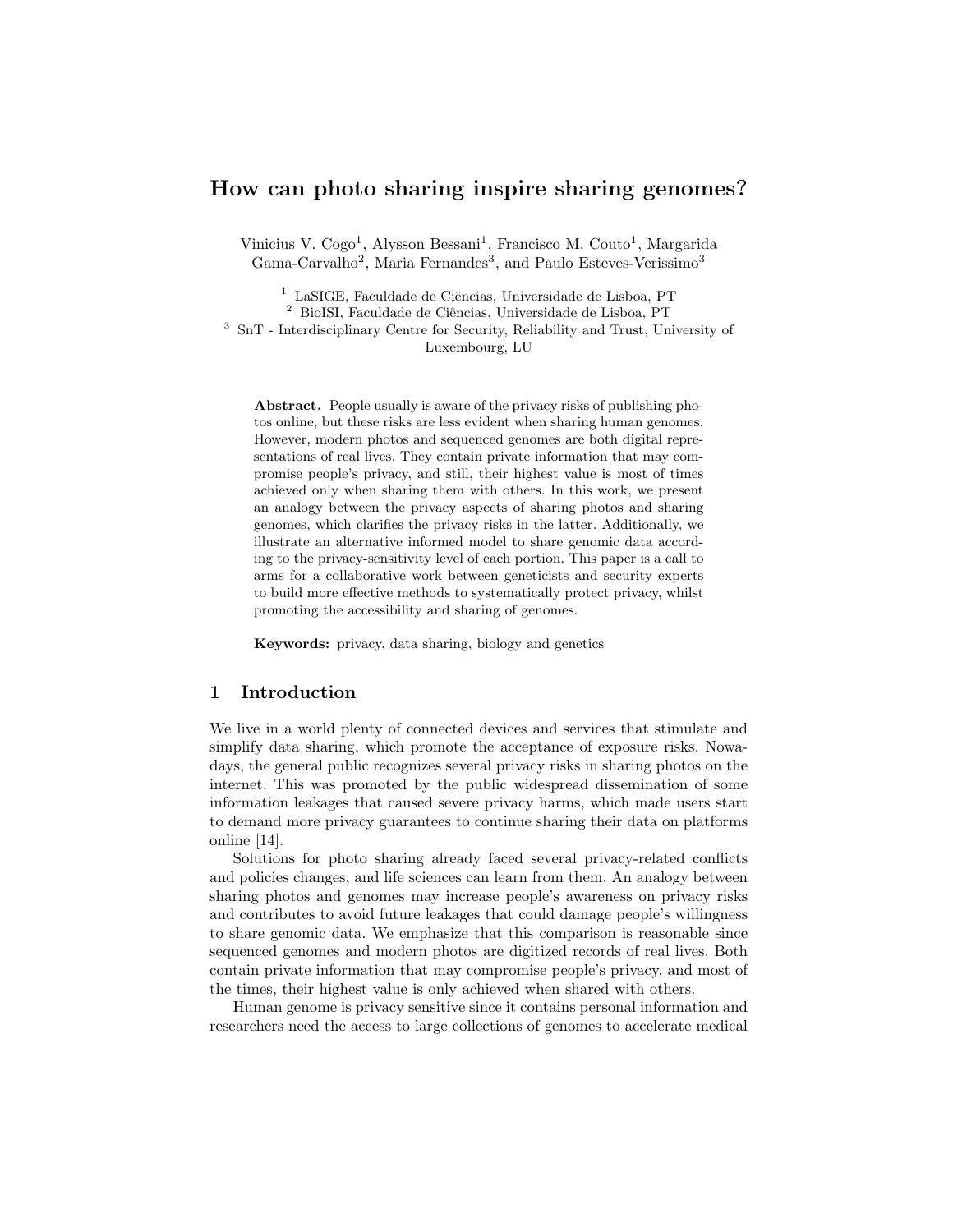breakthroughs. The ethical appeal for disclosure stimulates altruistic individuals to donate biological samples for medical and genomic research. However, this point of view must coexist with the ethical discussion on the risks to donors' privacy and encourage the development of secure models to share genomic data [1].

Privacy and data sharing are not mutually exclusive. Properly discussing and defending privacy encourages the responsible data sharing and extends donors' engagement and trust in researches. Recent publications corroborate with the ideas that clearly informing donors about the privacy risks of their choices does not affect negatively their willingness in donating samples [12], and that there is a need for balancing data access and privacy in genomics [19].

In this paper, we propose an analogy between privacy aspects of sharing photos and sharing genomes, which contributes to clarifying the privacy risks in the latter. Additionally, we illustrate possible advances in sharing genomes with an alternative informed model to share genomic data according to the privacysensitivity of their portions. These two contributions promote the accessibility and sharing of human genomes, whilst advocates their responsible management considering the privacy of sample donors.

# 2 An analogy between sharing photos and sharing genomes

We defined an analogy by comparing the similarities and features of the processes of sharing photos and sharing genomes, which is based on the following aspects:

- Some portions of data are more privacy-sensitive than others.
- One's data may affect the privacy of others.
- Systematically detecting the privacy-sensitive portions of data is feasible.
- After classifying the portions, decide how to share them.
- The impact of data sharing is unpredictable.

On each topic, firstly we describe it from the perspective of sharing photos and then we present the analogy on how does it apply in sharing human genomes.

#### 2.1 Some portions of data are more privacy-sensitive than others

Some elements in photos (e.g., faces and places) may disclose sensitive information about the people that own or are depicted in them, such as identity, ancestry, health, behavior, preference, possession, and location. Similarly, genomes contain portions of sequences that contain more critical information (e.g. predispositon to a disease, parental correlation) about their donors and their relatives [15]. Authors of recent publications managed to compromise donors' privacy by targeting specific portions of human genomes, such as short-tandem repeats [7], disease-related genes [16], and genomic variations [8]. These elements may disclose information, for example, related to identity, ancestry, and health.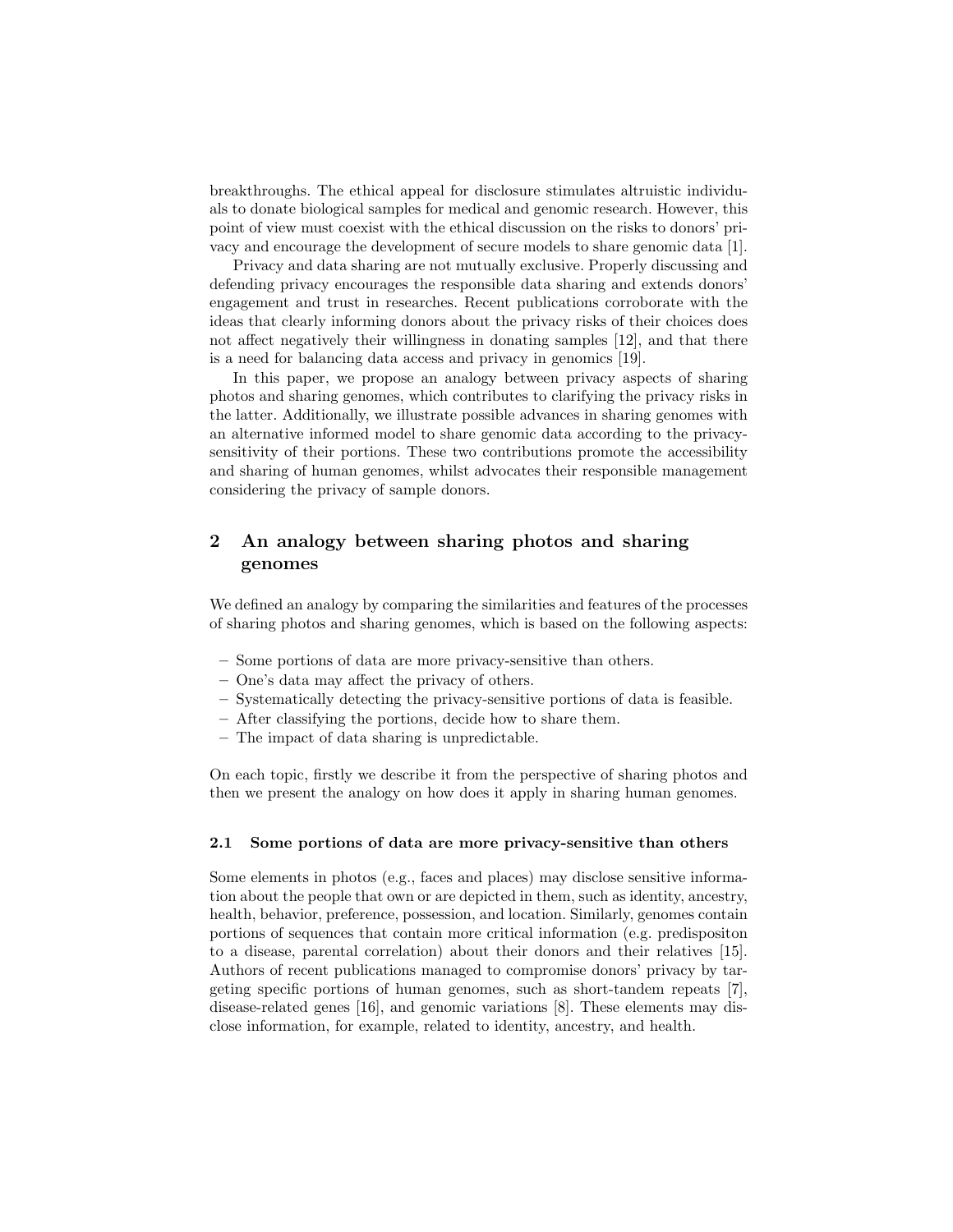#### 2.2 One's data may affect the privacy of others

Photos portraying other individuals may compromise their privacy, as well as photos containing elements related to controversial topics may affect the privacy and safety of owners' relatives (e.g., [10]). In human genomes, some information is hereditary (e.g., Y chromosome from father to son), and thus compromising the privacy of one subject genome can also affect his relatives [15].

### 2.3 Systematically detecting the privacy-sensitive portions of data is feasible

Detecting the privacy-sensitive elements in photos includes recognising faces [9], activities [17], texts [11], signs and other location-specific elements [6]. Recently, we proposed a method that detects the privacy-sensitive portions of human genomes by comparing small DNA portions against a knowledge database of privacy-sensitive genomic sequences [5]. In both cases (photos and genomes), the detection compares small elements against large databases of known patterns. Although those detection methods contribute to privacy protection by hidding sensitive information, the challenges remains mostly in building comprehensive knowledge databases and querying them efficiently.

#### 2.4 After classifying the portions, decide how to share them

Regarding photo sharing there are two distinct options: (1) enable the share if the person concludes it does not compromise his/her privacy nor the privacy of others, and (2) share a portion of the photo, which the person believes it does not compromise anyone's privacy, while keeping private or obfuscating the remaining sensitive portions for the general public. Excluding these two options there is always the possibility to not share the photo. Recent publications proposed alternative informed models to share photos considering the privacy-sensitivity of their portions [9, 18]. Similar to photos, every human genome contains some privacy-sensitive portions. We advocate that sharing certain portions of data is more attractive than sharing nothing, and those privacy-sensitive portions may still be shared in a controlled way (e.g., using the cryptographic methods discussed in [15]). In the next section, we propose an alternative informed model to share genomic data considering the privacy-sensitivity of their portions.

#### 2.5 The impact of data sharing is unpredictable

Sharing photos may have an immediate impact in the lives of a small number of people related or depicted on them. However, the global impact of a shared photo is unpredictable. For instance, a photo can be considered meaningful to history independently from depicting everyday-life or epic moments. Additionally, several quotidian applications we use rely on common user-contributed content, as well as some news we read depend on participatory journalism. The contribution of sharing each data is little, but all these incremental collaborations have a huge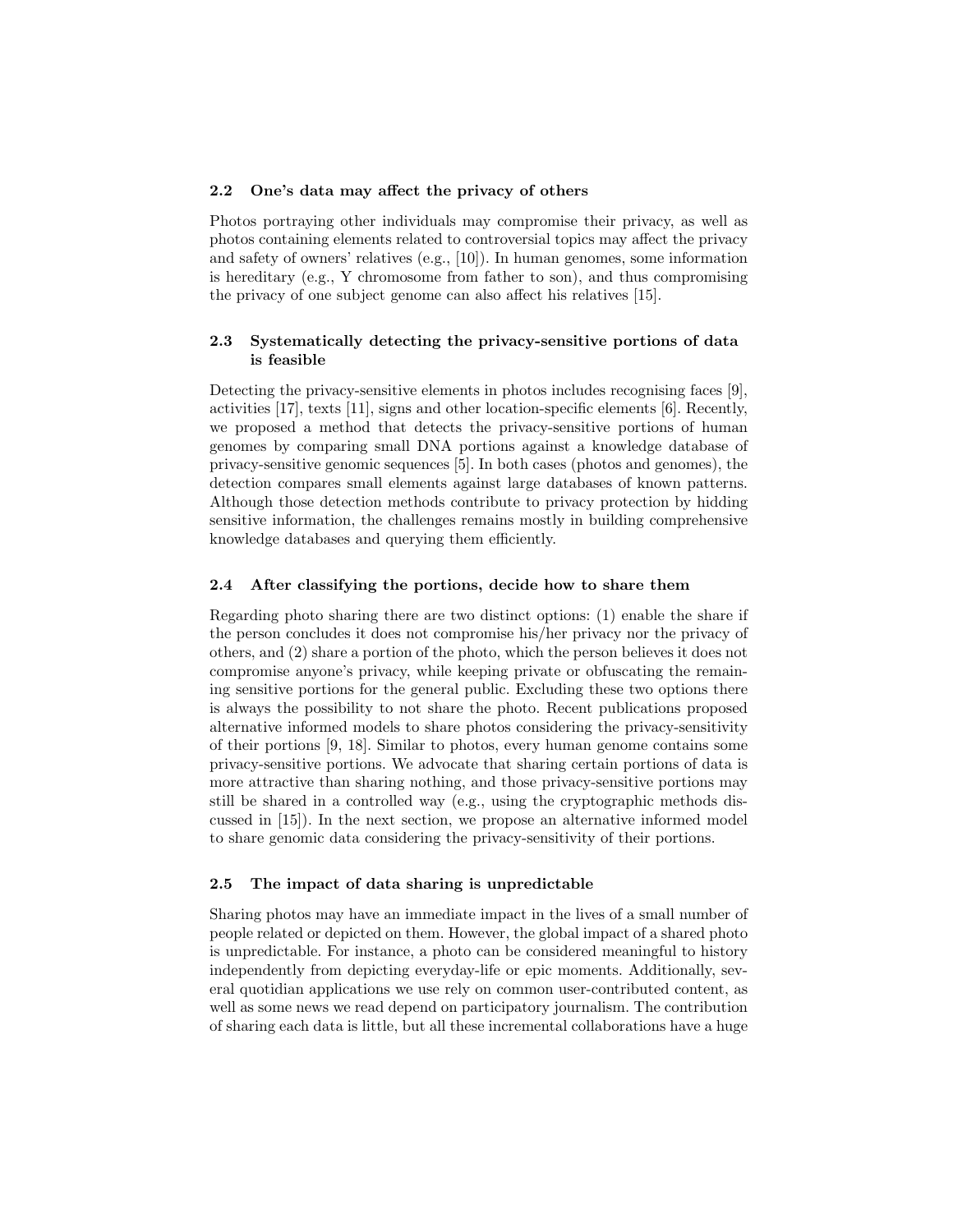impact. The same happens with human genomic data, where the highest value of photos and genomes is most of times achieved only when sharing them with others. The individual altruism in contributing to medical and genomic studies has an extreme importance on the breakthroughs in health-related areas.

### 3 An informed model to share genomic data

With all the previously mentioned aspects in mind, we call attention to the opportunities a hybrid solution can bring to balance data access and privacy of genomic data [5, 19]. Our proposal is to use the referred detection method [5] to identify and differentiate the privacy-sensitive sequences of human genomes from the remaining portions. This enables to keep the small privacy-sensitive portions (i.e., less than 12%, conservatively [5]) of human genomes under a strict access control list, and make the remaining portions directly accessible to researchers and projects, according to the rights defined at their registry in the data repository. The completeness of this method evidences that there is already a large body of knowledge on the privacy sensitiveness of human genomes and that the discovery of novel privacy-sensitive sequences is unlikely using current methods  $(e.g., [7, 8, 16]).$ 

#### 3.1 Players and interactions with the model

There are four main players in the ecosystem of genomic data sharing. Sample donors donate biological material to a sample manager and inform their preferences on data sharing (if any). Sample managers receive, manipulate, sequence, store, and provide these biological specimens and their resulting data. Research projects are study proposals, encompasses one or more researchers, and have well-defined goals that require access to data associated with specific samples. Researchers are entities within projects that consume data from the storage system according to donors preferences and other permission rules. Auditors are stakeholders (e.g., governments, investors, donors, and data managers) that want to verify when and which researchers accessed specific data sets.

Donors fill consent forms at their registry to comply with regulations and to inform their preferences on data sharing. Donors should be free to customize their informed preferences to state they want to automatically participate in projects related to specific topics (i.e., a blanket consent). They should also inform they want to contribute with their samples to additional specific projects they sympathize with (i.e., opt-in). Additionally, donors could delegate the decision of participating in which projects to data controllers acting on behalf of groups of individuals. Exceptionally, donors could separately forbid the use of the non-sensitive portions of their genomes by specific projects they disagree, or may require to re-categorise some non-sensitive portions as privacy-sensitive (i.e., opt-out). The per-project opt-out dissuades an eventual retraction of all genomes from the platform if an isolated misuse happens [4]. When a donor dies, the sharing preferences may become open or be kept the same, while his/her relatives gain the ability to explicitly customize them.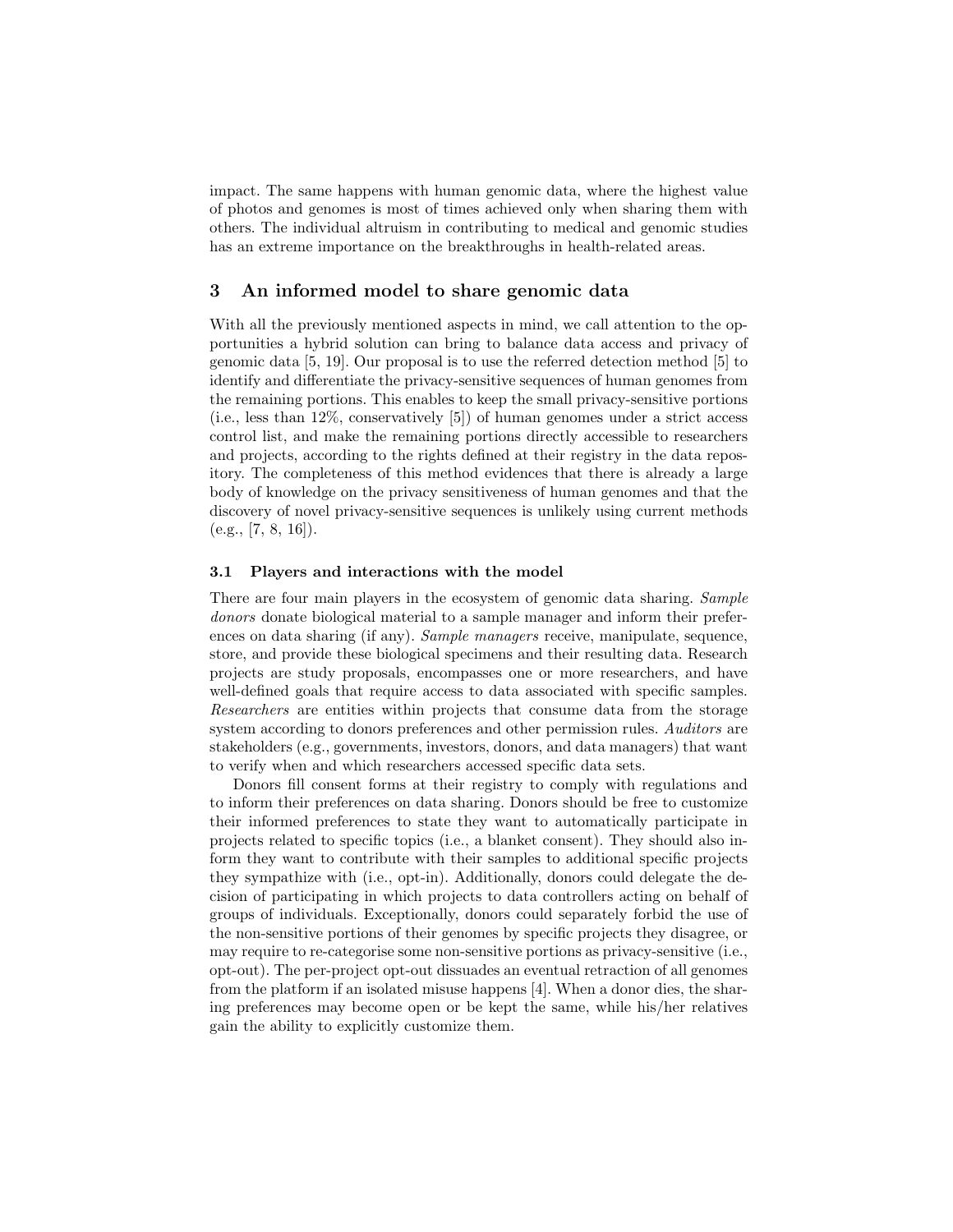

Fig. 1. Overview of the hybrid data sharing model. This model considers that genomes have their privacy-sensitive portions differentiated<sup>∗</sup> from the remaining ones.

In the envisioned model, researchers should register themselves in the system and propose projects that are approved in the same way and with the same responsibilities it is currently done in biobanks and other repositories. Projects (i.e., groups of researchers) may start working with all non-sensitive sequences immediately, must wait for a short period to start using the automatically authorised privacy-sensitive portions, and have the option to request access to the privacy-sensitive portions of other genomes of interest. The utility of sequenced data is kept intact to authorised researchers in this model, which complements other approaches from the literature (e.g., [2]).

#### 3.2 Internal components

This data sharing model can be adapted to different legal, geographic, and organizational regulations. Additionally, this model, as depicted in Figure 1, is completely independent of the protocols and technologies necessary to implement it. In the following, we describe four components that would be of extreme importance to this model, but others can be integrated to them if needed in the future.

Evolution module. The knowledge database from the DNA privacy detector can be automatically updated to address future attacks as new privacysensitive sequences are identified [5]. Thus, the detection method is generic and evolvable—i.e., it does not become outdated since public databases can be automatically tracked for updates as they evolve. An evolution module in this system architecture should allow the stored data sets to be re-analyzed at any moment and attested again for their privacy-sensitivity. As soon as a new privacy-sensitive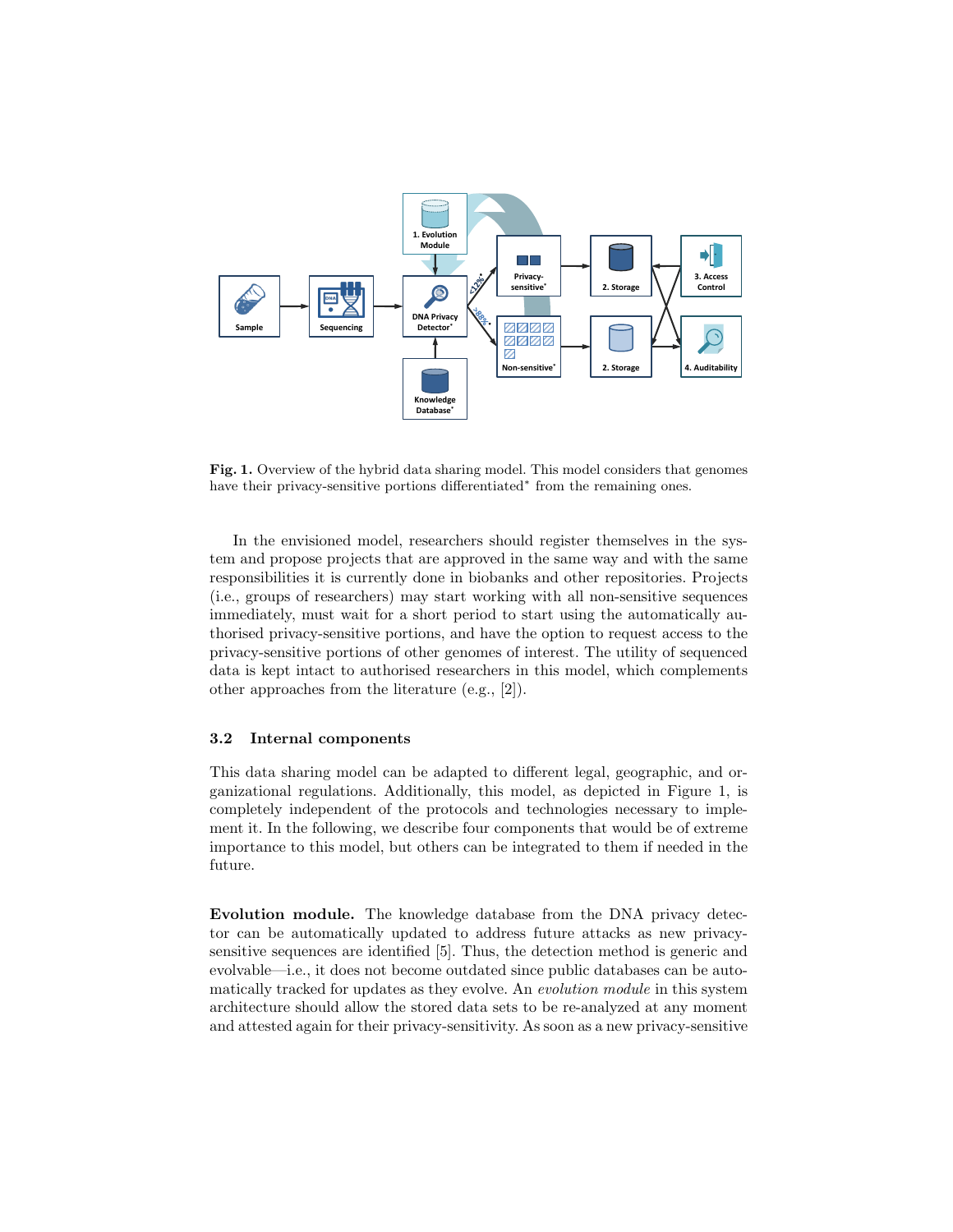sequence is identified, new versions of the data sets can be created, access rules are adapted accordingly, and the access history is logged for future inquiries.

Storage. Storage components should retain and provide the large amount of genomic data coming from life-sciences institutions. Storage infrastructures encompass several options from private data centers to public clouds. Data from human genomes in the envisioned model is stored according to the privacy-sensitivity of its portions. The privacy-sensitive portions of human genomes must be stored in infrastructures with appropriate levels of security and dependability, while the non-sensitive ones may be stored in more affordable infrastructures. Noticeable, this hybrid model contributes to the cost efficiency of any storage system since it reduces the percentage of data requiring strong security and dependability premises.

The level of security and dependability depend on the use of encryption, information dispersal, data replication, etc. Choosing the best fit is orthogonal to this model and depends also on the legal constraints defined by regulators from the region of the sample manager. Restrictive regulations may impede sending data to infrastructures in other countries, while less restrictive ones may allow the use of standard encryption and public clouds. For instance, the storage solution from the BiobankCloud project already considers this range of options and provides data storage in private repositories, in single public clouds, and in multiple clouds (i.e., a cloud-of-clouds) [3].

Access control. Access control establishes a differential access to users, accordingly to their roles and analysis. An *access control* solution should verify and permit researchers to access the different portions of the genomes they are allowed to. Additionally, the access control complements the evolution module by automatically updating the lists and rules according to the new versions of datasets.

There are three main factors to authenticate an access request: something the user knows (e.g., a password), has (e.g., a token), or is (e.g., biometrics). Combinations of them can be used to increase the difficulty for an illegitimate user having access to a resource. For instance, the BiobankCloud platform [3] requires each user to authenticate with his/her password and an one-time password generated using a mobile phone or a Yubikey. Additionally, cryptographic solutions complement access control mechanisms since an attacker that circumvents the access control does not obtain the data in clear.

Auditability. Auditability is the relative ease of auditing a system or an environment, acts as a deterrent measure, and complements preventive ones, such as security, dependability, and privacy-protection. An auditability component should enable stakeholders to assess at any moment exactly who accessed what data in a chronological order. Auditors should access only some metadata about the files, the access logs, and access control rules—i.e., they do not need to access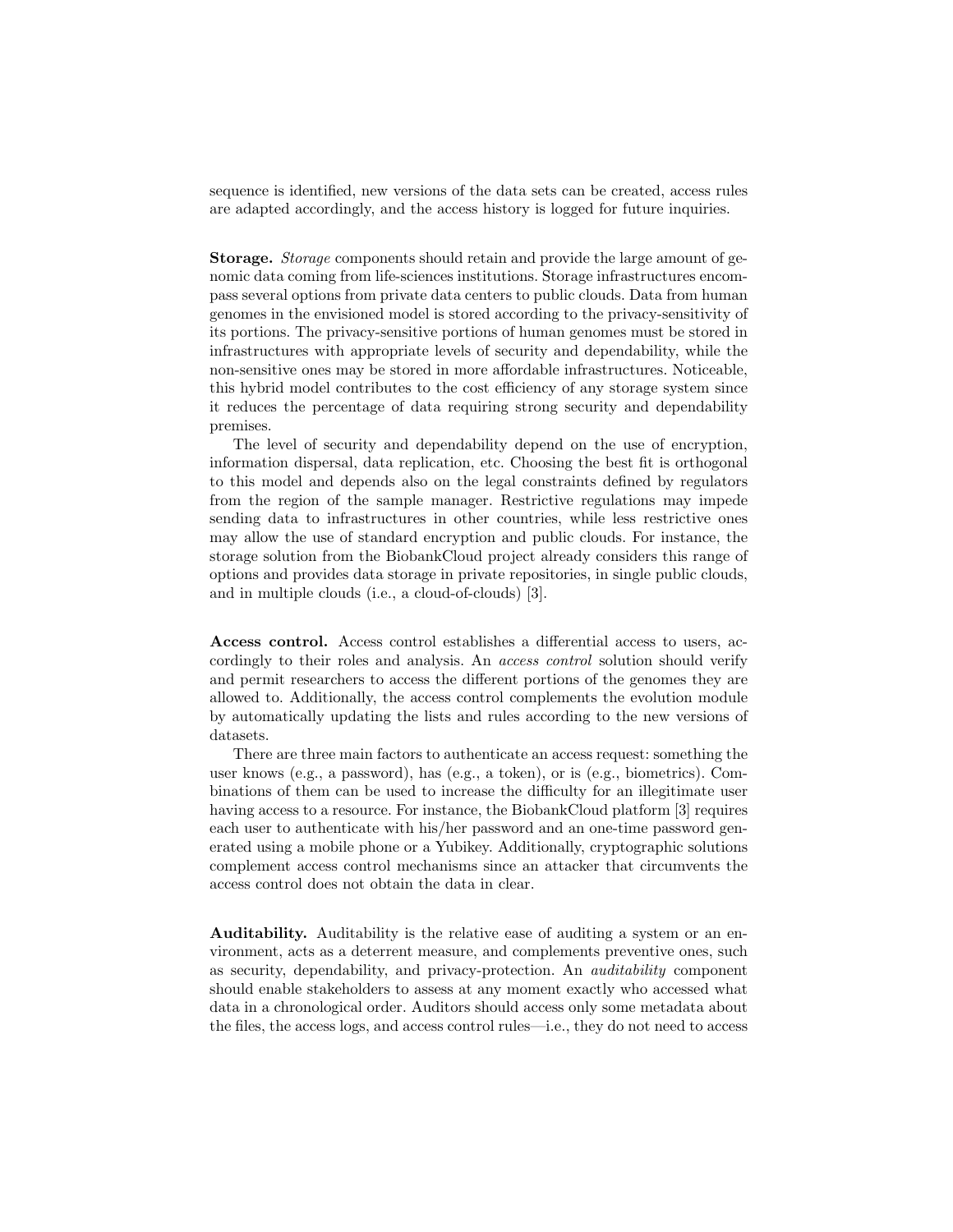the whole datasets of genomic data. The auditability component complements the evolution module by allowing the detection of who has read previous versions of a data set that was re-analised because it could contain previously unknown privacy-sensitive sequences. Accountability supplements auditability by ensuring all actors and actions performed on the data have been persistently recorded as evidence [13]. The system must keep an indelible tamper-proof track of data accessed by researchers, in order to detect, analyze, and sanction misuses.

### 4 Final remarks

In this work, we presented an analogy between privacy aspects of sharing photos and sharing genomes, and proposed an informed model to share genomic data according to the privacy-sensitivity of their portions. The analogy contributes to advancing the privacy-perception in sharing genomes by comparing it to some well-known examples and threats from sharing photos. The informed model motivates the discussion of novel solutions for sharing genomic data considering their privacy-sensitivity.

Notwithstanding, there are many open questions (related to this model) that deserve further investigation and discussion within the community, namely:

- How to provide this data sharing model without incurring in unreasonable increased management effort?
- How can public clouds be securely used in this model to reduce the costs of creating and maintaining private storage infrastructures (e.g., in biobanks)?
- Which additional type of genomic data, beyond those discussed in [5], can be considered privacy-sensitive and should thus be detected?
- There are methods that associate genomic information and photographic records (e.g., selecting individuals in a database using the association between specific SNPs and the probability of an individual having brown or blue eyes [20]). Understanding the impact pf those associations on subjects' privacy may contribute for more complete protection methods.

Currently, there is a great investment to advance from conventional to precision medicine, which can succeed only if we embrace genomic data sharing in a secure and controlled environment. This paper is a call to arms for geneticists and security experts, to work together and build better and more effective methods to systematically protect privacy, whilst improving the accessibility and sharing of genomic data.

## References

- [1] Allen, A.L.: What must we hide: The ethics of privacy and the ethos of disclosure. Thomas L. Rev. 25, 1 (2012)
- [2] Ayday, E., Raisaro, J.L., Hengartner, U., Molyneaux, A., Hubaux, J.P.: Privacypreserving processing of raw genomic data. In: Data Privacy Management and Autonomous Spontaneous Security, pp. 133–147. Springer (2014)